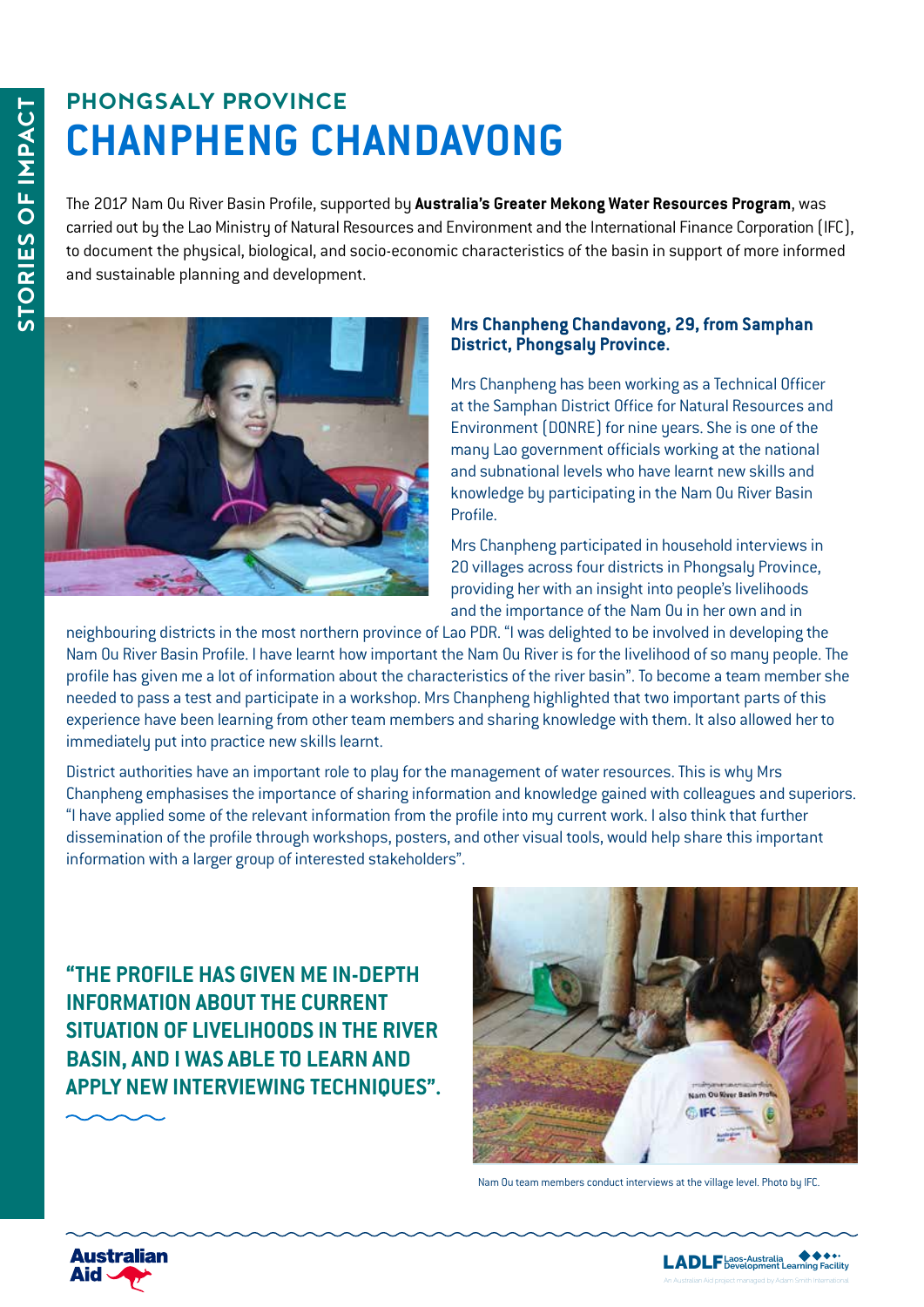### **VIENTIANE CAPITAL INTHANONGXAY HEUANGBUNDHIT**

The 2017 Nam Ou River Basin Profile, supported by **Australia's Greater Mekong Water Resources Program**, was carried out by the Lao Ministry of Natural Resources and Environment and the International Finance Corporation (IFC), to document the physical, biological, and socio-economic characteristics of the basin in support of more informed and sustainable planning and development.



#### **Mr Inthanongxay Heuangbundhit, 29, from Vientiane Capital.**

Mr Inthanongxay has been working as a Technical Officer at the Department of Water Resources, Ministry of Natural Resources and Environment (MONRE) since 2013. He is one of the many Lao government officials working on water resources management at national and subnational levels who have learnt new skills and knowledge by participating in the Nam Ou River Basin Profile.

Mr Inthanongxay was a team member for developing the Nam Ou Profile, responsible for mapping, zoning and management of both the survey and case study teams. As part of the Profile core management team, he conducted

surveys in ten villages and participated in eight case studies. He was proud to be part of the project as he was able to gain new knowledge. He noted "the project allowed me to learn new coordination skills which I was able to use when implementing many other projects afterwards". He commented that "during the project implementation, I learnt how to design survey questions and improved my interviewing skills. These are very useful skills that can be adjusted and replicated for other river basins surveys. In addition, I was able to put my geographic information system expertise into practice throughout the development of the Profile".

Although Mr Inthanongxay had previously conducted village interviews, he still learnt a lot from developing the Nam Ou Profile, especially as the case studies included more qualitative aspects. "I learnt a lot by developing the Nam Ou Profile case study as I was involved in the process from start to finish, and as a result became more confident in my own abilities while learning a lot from working with professional experts".

**"I LEARNT HOW TO COLLECT AND SCREEN RAW DATA BEFORE SENDING THEM TO BE ANALYSED AND PUBLISHED IN THE PROFILE, A SKILL I CAN APPLY TO OTHER PARTS OF MY WORK IN THE FUTURE".**



Community members discuss the existing fish species in the village. Photo by IFC.